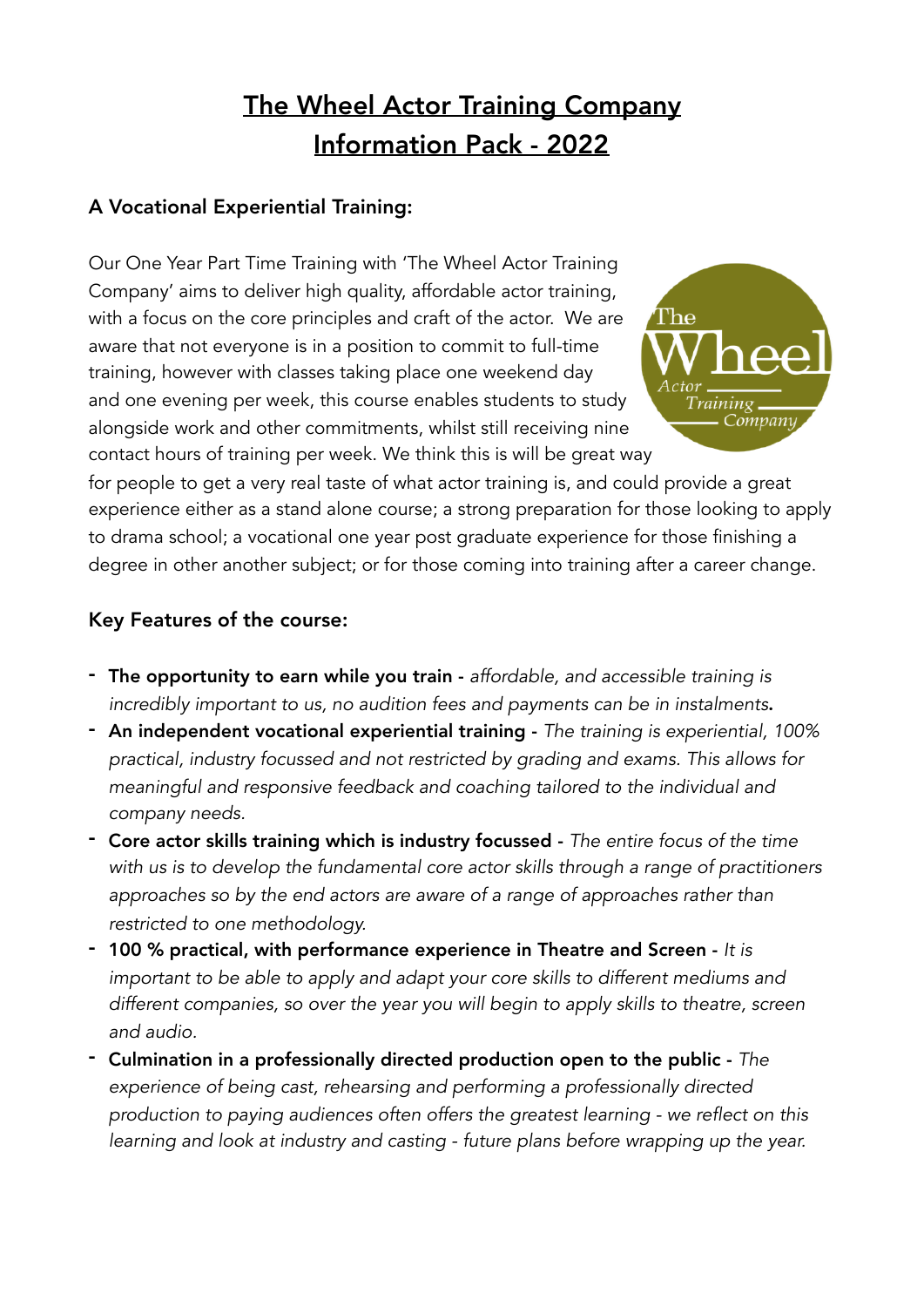## Training Ethos:

Our training ethos has been inspired by the studios, workshops and laboratories of a range of practitioners, in particular the work of Stanislavski, Grotowski, Barba and Oida.



They each created spaces where communities of actors came together with curiosity, passion and commitment, to embrace the complexities of training. In this spirit we want to create an environment that allows exploration, discovery and authenticity. Below are some key values that we are guided by throughout all of our training offers:

## Integrity & Transparency:

Having personal and artistic integrity in our training is incredibly important to us, and with various training options available to people, we feel it's important to be transparent about our approach and how we work. With no big sales pitches and no false promises.

## Progression & Development:

The Wheel is a symbol of movement and progression, we believe that actor training is dynamic and constantly evolving process of skills and personal development a continuous cycle of researching, doing and reflecting that never really concludes. Whatever background or experience you have, you always have something to bring to the studio, something to experience and something to learn.

## Valuing the Individual and the Ensemble:

We pride ourselves on being friendly, personal and supportive, creating safe and secure environments that enable actors to be brave and open. Actors come in all shapes and sizes and there is no one way to train, so we value and embrace all the unique individual differences actors bring into the studio, and will always endeavour to tailor the training to ensure Individuals get the most from their time with us.

## Practical and Industry specific:

All our courses, workshops and content will always be driven by industry demands, to ensure the experience is focussed, relevant and current. All tutors/workshop leaders are and will continue to be active working professionals in their fields.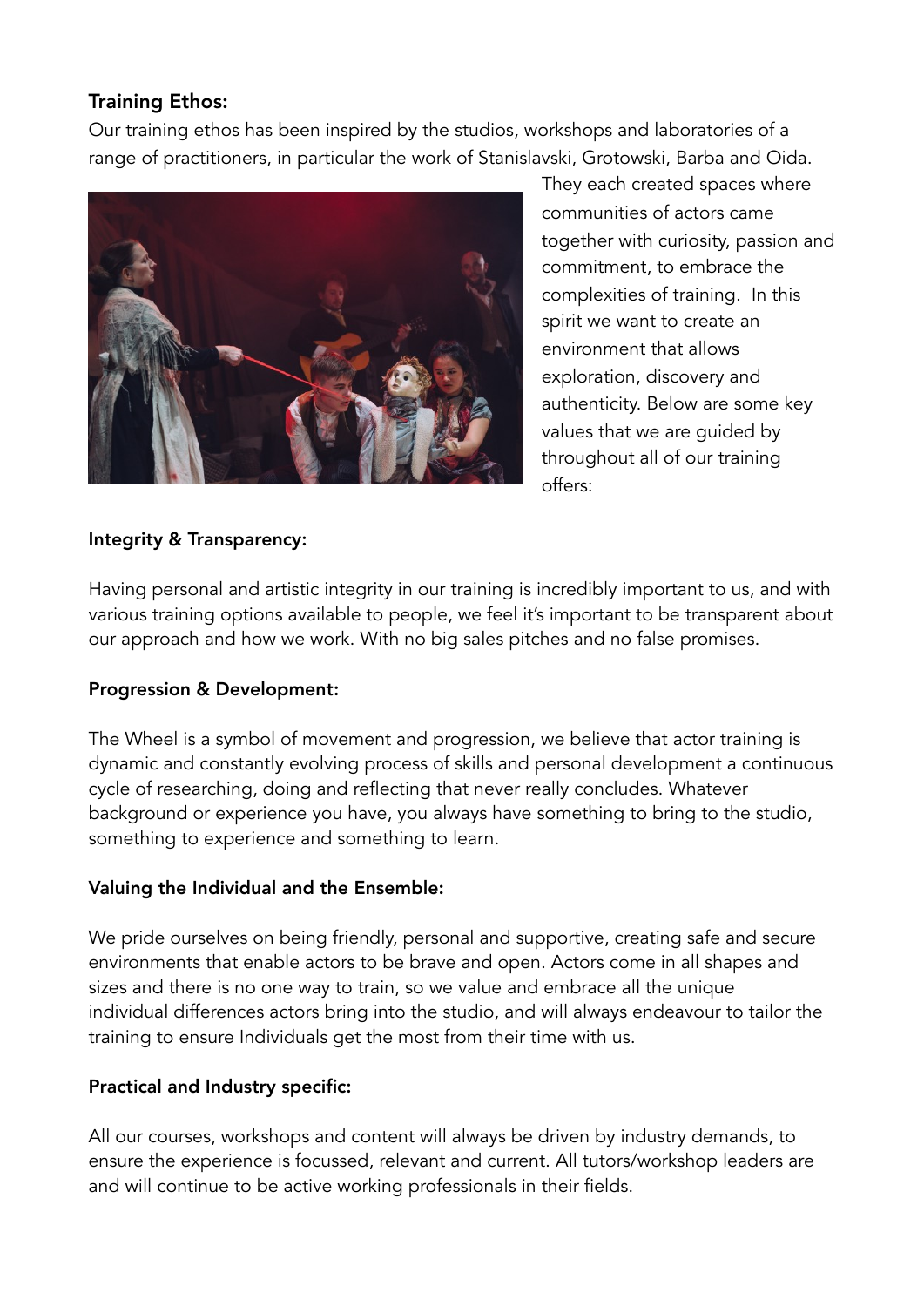#### Course Overview:

Our One Year Part Time Acting Programme is entirely practical, with options for external research tasks for those with more space in their working week. There are no graded assessments, just the freedom of working on the actors craft, this allows our ongoing feedback to be focused, personal, meaningful and a responsive dialogue with each training actor, with no need to quantify your progression into a number or fit reflection into a box. The course runs under 'The Wheel Actor Training Company' with students becoming company members, training with us for a year and ending the year performing in a fully directed production.

## Course Content:

The Year will cover the core acting principles and the craft of the actor, from a range of different practitioners and directors perspectives, both through theatre and screen practice. Students will cover, voice, movement, characterisation, text work, improvisation and impulse, presence, rehearsal process through to performance and audition technique, industry preparation.



We believe in an integrated and holistic approach to actor training, and that an actor never really concludes their learning, its is simply a continuous cycle of research, doing and reflection from workshop to workshop, job to job and year to year... So the course is content fluid and reflects a year cycle of doing, reflecting and learning suitable for all backgrounds and experiences.

To enable this we have articulated six key core elements of the actors craft or we like to refer to as the six DNA strands that make up the actor. These strands will be the focal point of the training and are also the same strands we work on in ['The Actor's Gym'](https://www.thewheel.org.uk/the-actor-s-gym) with our [professional actor network](https://www.thewheel.org.uk/the-south-west-actor-network).

## The Craft of the Actor DNA Strands

Physicality/Presence Voice/Text Imagination/Creation Connection/Ensemble Improvisation/Play Character/Embodiment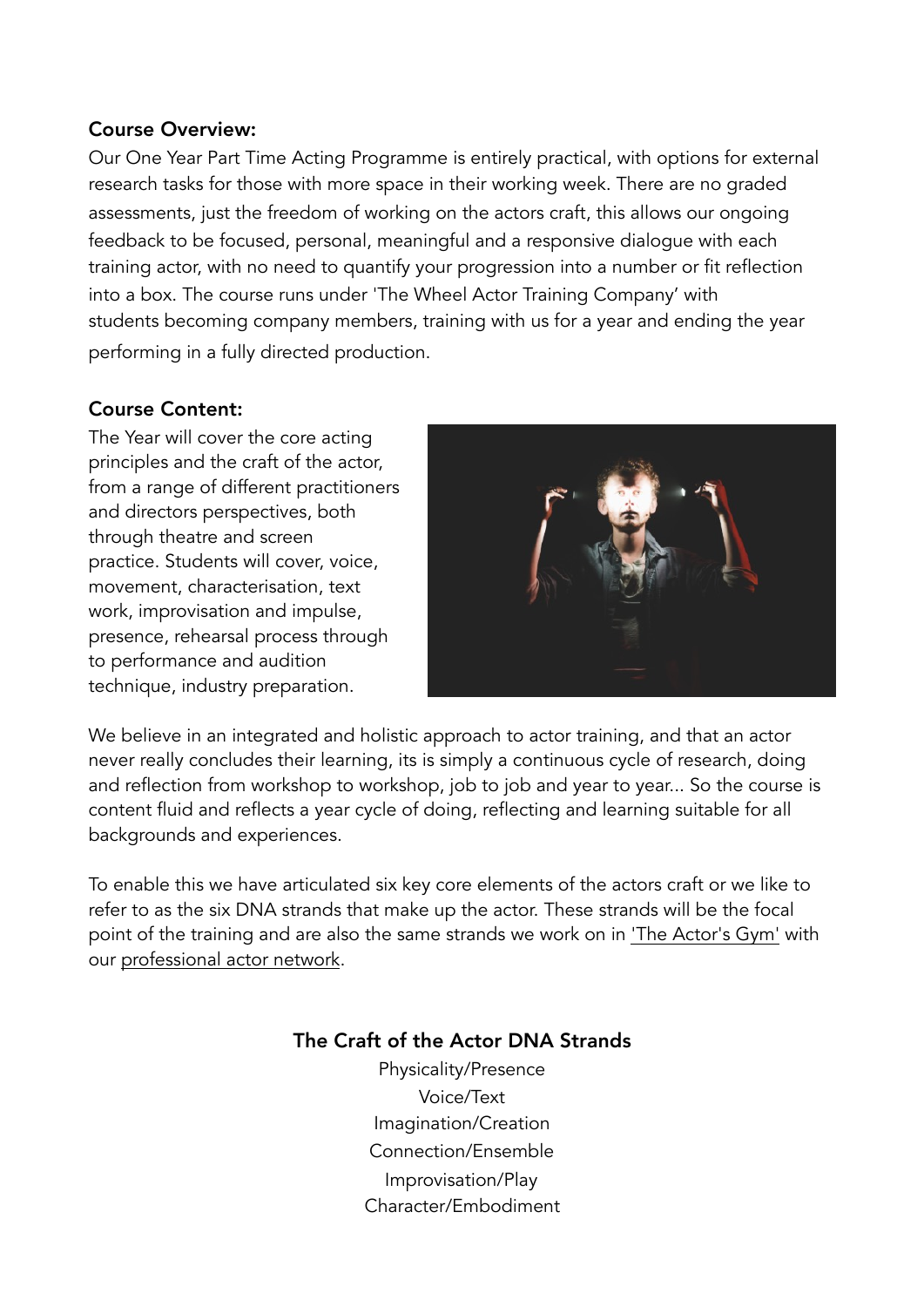## Course Structure:

The detail of content is fluid to enable tailored, specific training meeting the demands of the individual and the company, as well as to embrace any integrated performance opportunities over the year that may arise but we have a structure in place to allow the responsive training to occur, and still to drive the individual and companies progression forward.

We have divided the year up into three stages...

Stage 1: (Autumn/Winter) Exploring the Core Elements of the Actors Craft...



*This first stage will introduce the core fundamental 'DNA Strands' of the Actor, and establish the foundations of the company. We explore these areas from a range of practitioner and director approaches and take time to get to know each other. Actor Training requires trust, bravery and understanding so it is fundamental that we get to know each other during the process, as we progress into honing and developing your skills and technique. During this time of getting* 

*to know the company we will be developing plans for the final production to ensure it fits and compliments the company dynamic.*

## Stage 2: (Winter/Spring) Applying the Core Elements of the Actors Craft...

*This stage will enhance and deepen your understanding of the actor's craft through more focused and complex work. Exploring how interconnected all the strands are, you will begin to apply your training through small studio based projects, exploring screen acting, audio work and stage craft, you will begin to find a more integrated approach as an actor.*

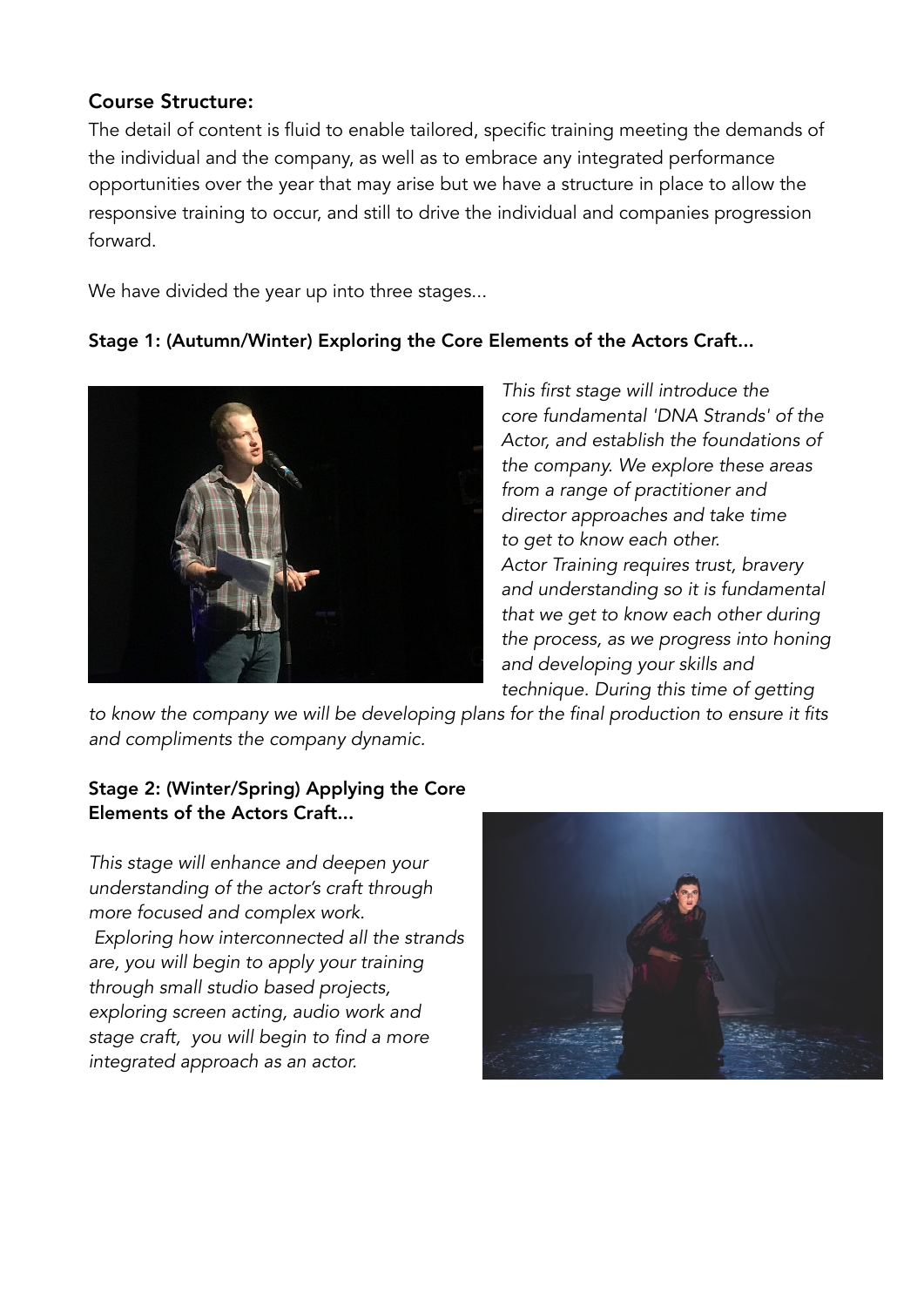

Stage 3: (Spring/Summer) Production Process & Industry Awareness/Preparation...

*The final stage will focus on industry preparation and practice, including audition and casting preparations, as well as ongoing guidance about next steps such as further/ongoing training and navigating the industry. Stage Three will culminate in a professionally directed public* 

*performance, allowing you to experience an intensive rehearsal and production process.*

## Nuts & Bolts:

Fees: We believe in making training as accessible as possible and will always ensure the fees are as low as possible to make training affordable and accessible.

2022/23 Fees: £2,600 for the year (can be paid in instalments) - This covers training and production costs - There are no audition fees

Dates: Running from October - late June in a 3x10 week term structure. You will train one full weekend day and one week day evening (days TBC) - in June there will be a 2 week period of intensive rehearsals leading into the production.

Contact hours: We anticipate the average contact hours being approx 9 hours commitment a week, over a weekend day and one weekday evening, with an increase of approximately 30 hours for the two weeks leading into production. For those with more space in their working week their will be opportunity to engage in further research and other performance and training projects.

We try to firm up the schedule in consultation with the company, so this might be one *weekend day and a week day evening each week, or one weekend day plus a task each week with a two day weekend every 3rd week. We will see what works best for the company nearer the time.* 

Note: The running of the programme is subject to recruiting a minimum number in the cohort to make it viable.